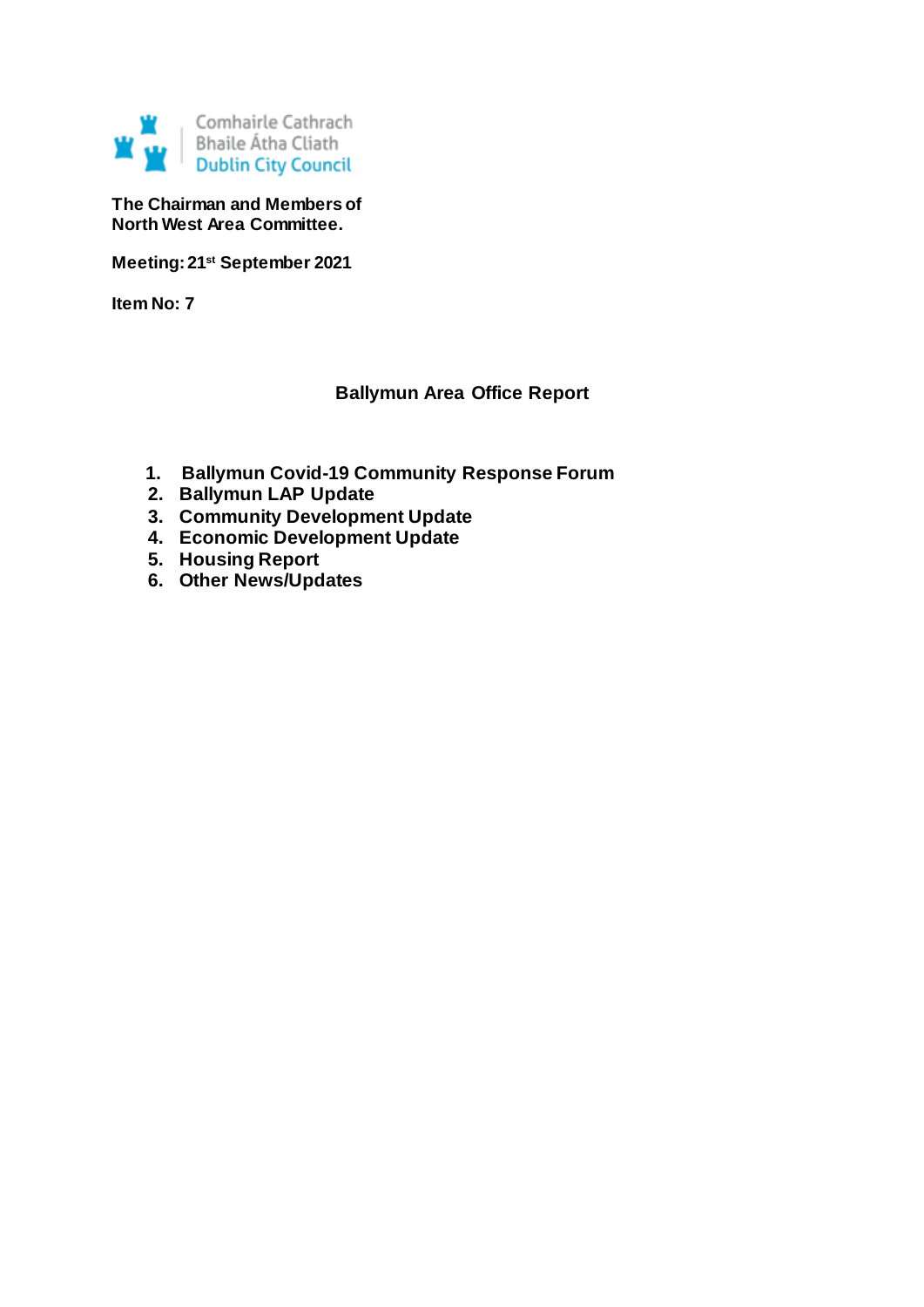# **1.** Ballymun Covid-19 Community Response Forum

The Covid-19 Community Response Forum is continuing in Ballymun and although the number of requests has fallen, some regular requests are still coming in. Liam Barry, Martina Kelly and Ciaran Mahony are the response team with all three are on a rota responding to requests. Setanta Hurling Club continue to provide assistance with all requests received.

# **2.** Ballymun LAP Update

# Vacant DCC units

Terms have been agreed for a new barber shop in unit 4 Coultry Neighbourhood Centre (full report on agenda). Unit 4 is currently being used as a temporary office while essential maintenance works are carried out on the neighbourhood centres of Coultry, Shangan, Poppintree and Forestwood Apartments on behalf of DCC. There were 2 unit viewings in August at unit 3 and 4 Shangan Neighbourhood Centre.

# Shopping Centre – Site 1

The demolition of the shopping centre is now complete with the substantial completion certification issued at the end of August. The project has now entered a period of defects where a number of snagging issues will be addressed. The fencing will remain around the site to allow the grass to grow.

A presentation on the findings of the Feasibility Study and the Retail Report on the former shopping centre site is currently being prepared for NWAC Councillors and a workshop to discuss same will be arranged.

## Site 3 (North Quarter)

The vacant units continue to be advertised by Smith Butler Estates on Daft: **<https://www.daft.ie/53113341>**. Discussions are at an advanced stage for a café and a gym at this location. BNP Paribas have 12660 sq ft of office space available to rent above Lidl: **<https://bit.ly/2SNj4Xw>**

## Site 12 - Sillogue Road

Design Team plans are for approximately 101 units, a mix of two / three storey and 3 and 2 bedroom terrace houses with private back gardens. Most units have in curtilage parking as does the other existing housing in the area. Pre part 8 circulation is anticipated soon, subject to agreeing costs estimates etc. with Housing. In advance of the pre part 8 a briefing session will be arrange for Councillors (date to be agreed).

## Site 14 – Balbutcher Lane South

Design Team plans are for approximately 105 units a mix of two / three storey and 3 and 2 bedroom terrace houses with private back gardens. Most units have in curtilage parking as does the other existing housing in the area. Pre Part 8 circulation is anticipated soon, subject to agreeing costs estimates etc. with Housing. In advance of the pre Part 8 a briefing session will be arranged for Councillors (date to be agreed).

## Site 19 St Joseph's

DCC has requested a proposal from Ó Cualann for a housing development on this site. There are existing services located within the site and this site represents an opportunity for a reasonable development. Any proposal will need to take account of issues relevant to the particular site including the irregular boundary conditions. Ó Cualann's Architect has visited the site and has issued a preliminary capacity drawing to DCC, Housing Team for consideration.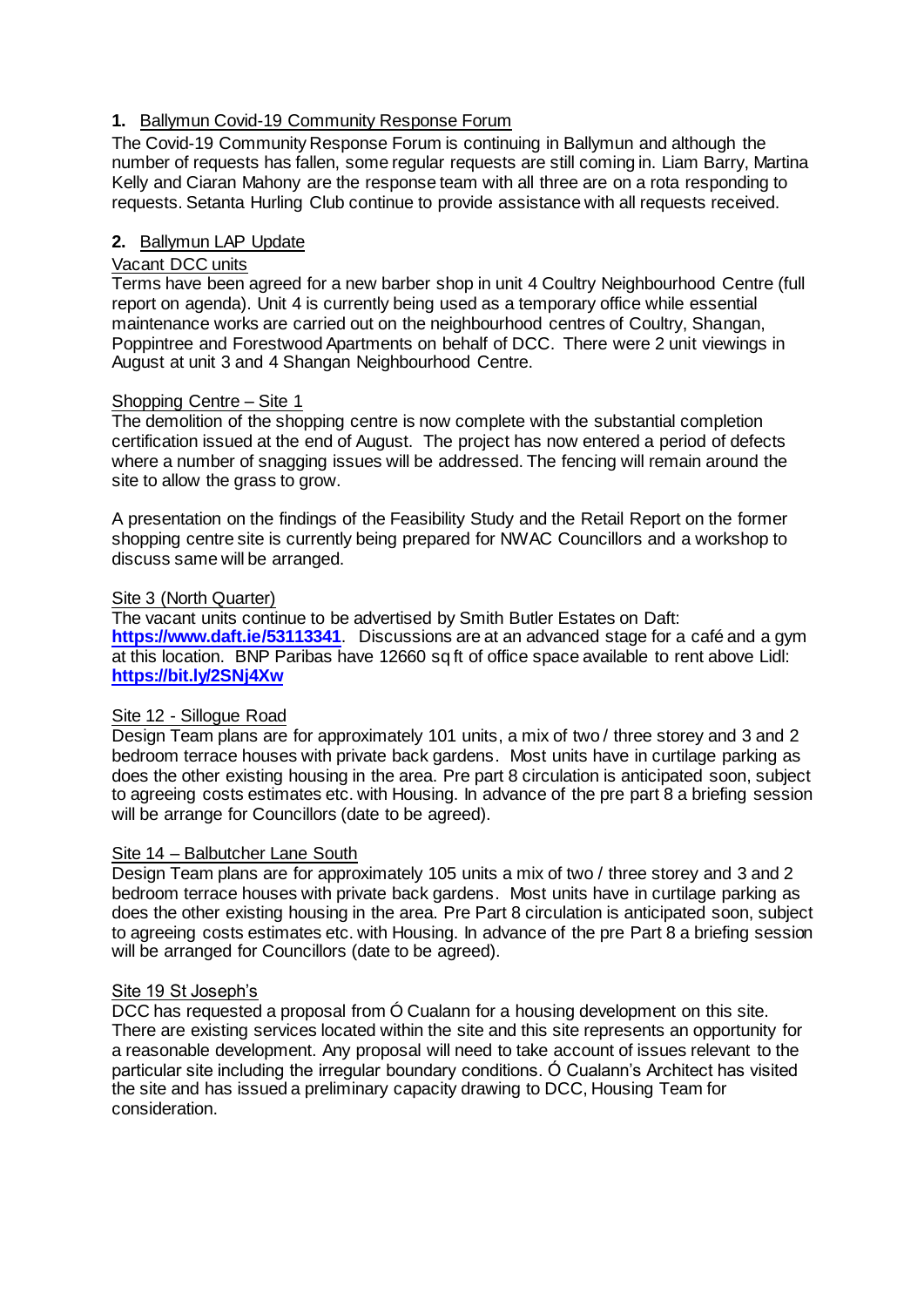## Site 21 Balbutcher Lane/Belclare View

An Bord Pleanala has granted Ó Cualann permission for 12 houses. The discrepancy with the undefined northern boundary has been finalised and the agreement between DCC and Ó Cualann should be finalised in the coming weeks.

## Site 22 & 23 (1-37 Oileáin na Crannóige, Balbutcher Lane)

Ó Cualann are still on site following significant delays due to Covid restrictions. 34 houses have been completed and 34 homeowners have moved in. The last 3 houses (18-20) are very close to finishing and it is anticipated sales will close in early October.

## Site 25 - Parkview

DCC has invited Ó Cualann to submit a proposal for the site. Ó Cualann has proposed a scheme of apartments in a single 5 storey block for older persons at the front of the site and housing units for affordable purchase at the rear of the site. Several virtual planning meetings have been held. A letter of consent to apply for planning and the terms and conditions for the disposal of the site has been received. The drawings for the apartment block are complete and a planning submission will be made shortly. A meeting with neighbouring residents in Cedarwood took place on 26<sup>th</sup> May to inform them of the scheme. The residents of Cedarwood are querying the boundaries to the rear of their properties. This matter is to be resolved before O'Cualann can finalise the site layout, to proceed with a planning submission for this part of the site

## Carton Lands

DCC has requested a proposal from Ó Cualann for a housing development on this site. Ó Cualann's architect has prepared a capacity study and forwarded it to DCC Housing Team for consideration.

## Balbutcher Lane/Hampton Wood Scheme

At the request of the Area Manager, quotes are currently being sought for the construction of a new footpath along the north side of the western approach to the junction to link Hampton Wood Drive to Poppintree Park Lane West. It is hoped to have this work completed before the end of the year if funding can be identified by the Area Office.

The Area Office continue to explore options for dedicated parking at Poppintree Park along Poppintree Park Lane West. While investigating the option of installing indented parking at this location, DCC discovered the presence of underground high voltage ESB cables. The presence of these cables adds significant risk to the cost of installing this indented parking and the risk is currently being reviewed. The provision of alternative parking arrangements is also being investigated.

A number of different interventions are planned for Hampton Wood Drive to resolve both the visibility issues for cars exiting the side roads and to provide traffic calming measures on Hampton Wood Drive itself. However, Hampton Wood Drive has not yet been taken in charge from the Developer and it will not be possible to implement or enforce these measure until that process is complete. DCC have commenced the procedures required to take in charge the carriageway of Hampton Wood Drive, which would allow the traffic calming and parking measures to be implemented.

#### Sillogue Infrastructure scheme

The carriageway on Gateway Crescent has been complete since July but some issues have been identified with the quality of the surface finish. The contractor is working to resolve these. Once these have been resolved notifications will be circulated to advise of the opening date for the new junction.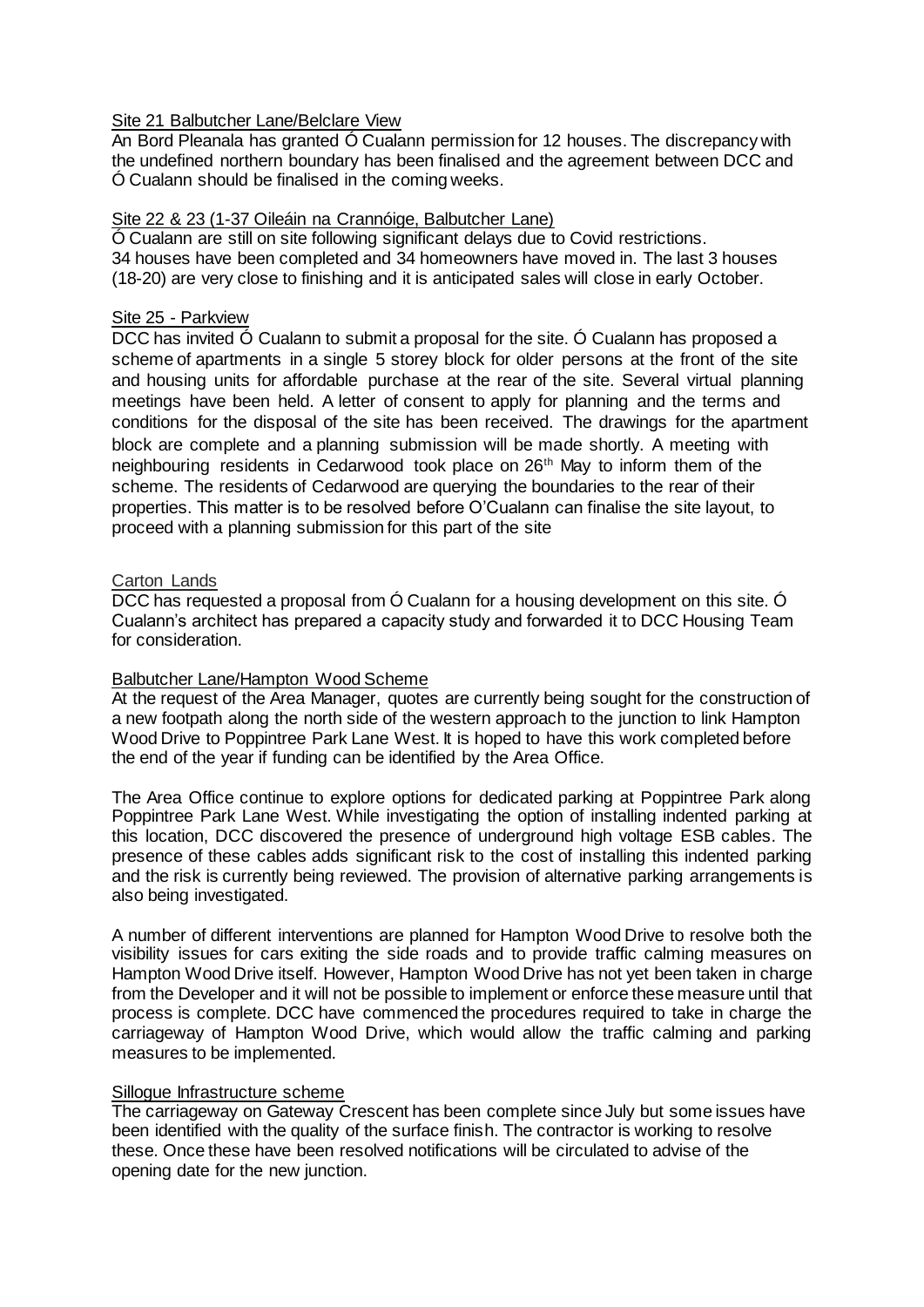The footpaths and kerbs have been completed in Section 1 of Sillogue Avenue and works on the tree pits have commenced. Excavation for the carriageway is complete almost all the way past Our Lady's Nursery. We are currently awaiting for Bord Gais and ESB networks to complete their diversionary works in Section 2, which will then allow the carriageway construction to commence. The major outfall connection to the existing drainage network is now complete next to the nursery, which will allow works to proceed.

While the summer period passed without any real incident there has been a marked increase again in anti-social behaviour around the site. Over 100m of fencing was knocked down recently and there has been regular damage to the fencing since then.

The contractor has changed their programme and the Sillogue Gardens works have now been pushed back to January 2022 so that they can concentrate on getting the drainage and utility works complete on Sillogue Avenue. An update for local residents will be circulated.

## North City Operational Depot

The project is currently progressing on all fronts with the completion of the Administration and Welfare Building ground floor slab this week and the progression of the concrete superstructure for the first floor slab. The Multi Storey Carpark steel frame is almost 50% complete with in situ and precast internal structures progressing in tandem. The foundations for the Workshops and Stores Building will be completed this week also. Drainage works are progressing on the east and west of the site, concurrently. The new site entrance from Saint Margaret's Road will be going live in the coming days. The project remains largely on schedule with completion anticipated in late 2022.

## **3.** Community and Social Development Update

#### **General**

The Community and Social Development Team Members are continuing to keep in contact with all community group members through phone calls, e-mails and Facebook posts. Community initiatives will be rolled out again as restrictions continue to ease.

#### Social Inclusion

Ongoing meetings took place regarding the following social inclusion initiatives; - BADIG, Recovery Month, Dementia Awareness, Young Persons at Risk Network and Mental Health subgroup.

#### Ballymun Men's Sheds

The Community Team are continuing to provide support and advice to the Ballymun Men's Shed Committee members. The work on the premises, which was funded by Dublin City Council, is now complete, and work is ongoing around securing a licence for the group. The committee are working hard to get the premises set up both physically and from an administration basis to enable them to safely open up to the public in the coming weeks. This is a very exciting community project for the men of Ballymun and alliances have already been made with the Rediscovery Centre, Ballymun Tidy Towns Group, Poppintree Youth Project, BADIG and other established Men's Shed groups.

#### Community Walk in Poppintree Park

The weekly community walk in Poppintree has been extremely successful with up to 40 attendees each week. It has become a very important non agenda community space for chatting and engaging with others while getting fit at the same time. The walk has been enhanced by combining a musician, a picnic and an outdoor play over the last number of weeks. Residents are just so happy to be back outdoors meeting safely with neighbours again. Last week the walk took place in conjunction with a local recovery walk in support of Recovery Month.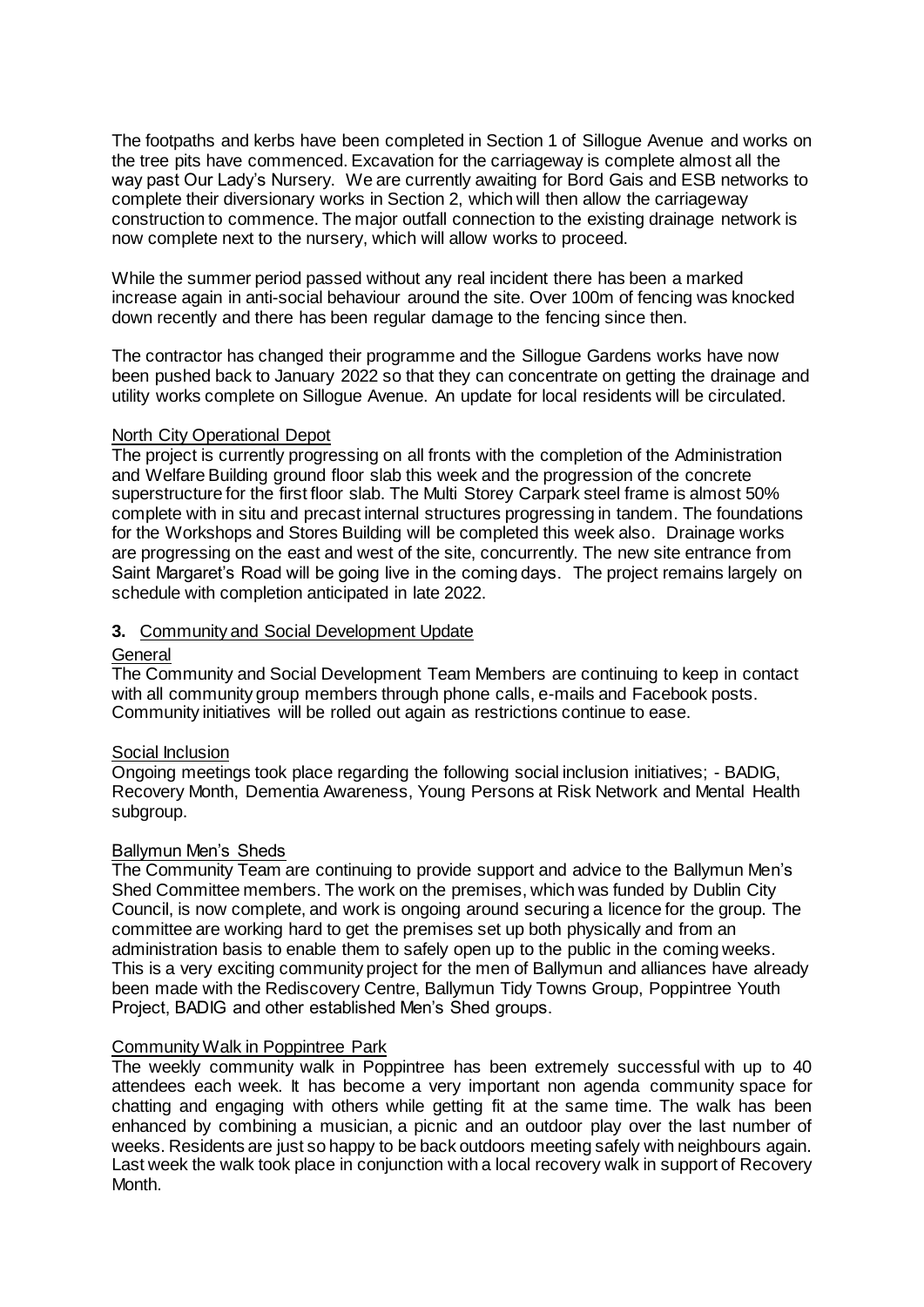## Additional Community Initiatives/Events:

# Trauma Informed Communities

The Community Team are very involved in the Trauma Informed Community Initiative which aims to make Ballymun a trauma informed community over the coming years and which is being rolled out at present by the Ballymun Drugs and Alcohol Task Force and other local agencies. This will involve collaborative trainings which aims to ensure that all work practices are trauma informed and that staff members have a deeper understanding of how trauma has affected many local residents and how this is embodied in behaviours and interactions. The Community Team will have a representative on the steering committee for this areawide initiative.

## Community Art Initiative

The Community and Public Domain Teams are collaborating with local youth projects on a community art project to enhance the bleak wall on St Margaret's Road. Initial meetings have taken place in this regard which have included an ideas meeting. More information on this project will be announced in the near future.

#### North West Halloween 2021

North West Area Halloween plan**, "**Finglas Fright Night & Otherworld's Ballymun monster mash- up":

Both Northwest Area Community and Social Development Teams are currently working together on a plan for Halloween 2021. Due to the ongoing Covid 19 restrictions there will be no large events, however the teams have partnered with Axis Ballymun to host joint community activities, online performances, and a traveling light show for Halloween night. Currently we are advertising "my area has talent" competition. There will be spooky garden competitions, Halloween book clubs, flash dances for schools and groups, scary stories competitions and much more. The location of the travelling light show will be announced closer to Halloween. Both sections will engage with local youth and community groups on targeted Halloween events.

#### North West Area Outdoor Arts and Culture Events

The Community Team and Axis Ballymun collaborated on a programme of outdoor cultural family friendly events that are have taken place over the last number of weeks. These included outdoor plays for older persons, family friendly events such as magicians, tumble circus and child friendly plays and music events for all ages. All information re events is circulated on our social media platforms in advance.

#### Sports and Wellbeing

The Community Team are continuing to play a very strong role in the Ballymun Health and Fitness Initiative and are supporting the development of the group and related events/activities on an ongoing basis. The next major community initiative was essentially a 'Come and Try Day' which took place on Saturday September the 18<sup>th</sup> in Trinity Comprehensive and on the Ballymun Plaza. There was a range of local sports activities in Ballymun for all ages and abilities. It was showcased in Trinity Comprehensive and a pop up Sports Expo took place on the plaza from 12pm to 3pm on that day. There was great engagement in the run up to this event from local sports and fitness enthusiasts. It was a fun and energised experience for all who attended and volunteered on the day. The Community Team are also supporting the annual Ballymun Fun Run, which is due to take place in early October.

#### Recovery Month

The Community Team has been very involved in meetings and initiatives to celebrate Recovery Month 2021, which has been the biggest local recovery campaign to date. This year the campaign aims to stretch the definition of recovery to make it understandable and accessible to all in the community. The Team has been especially involved in the PR campaign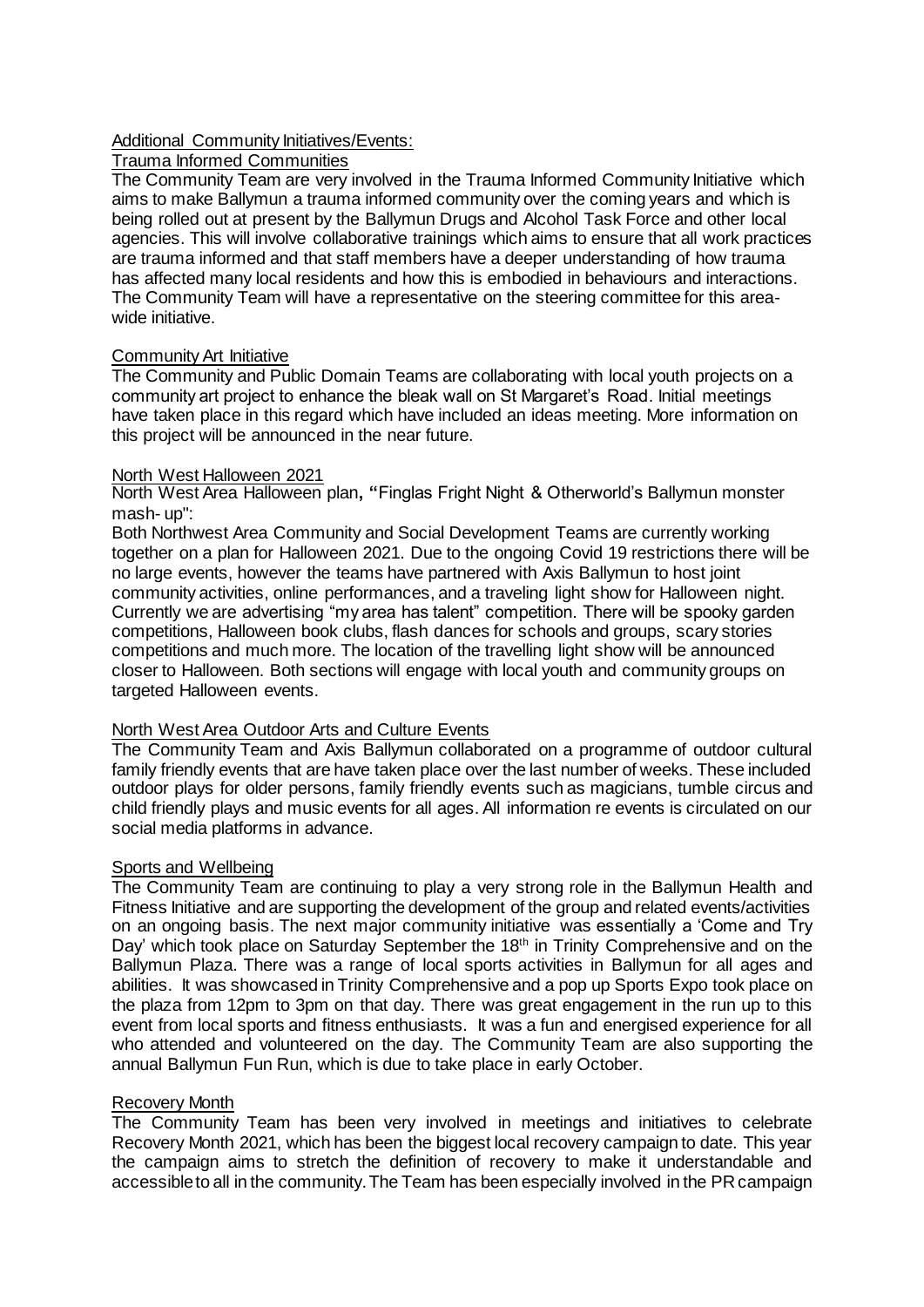(Projected Image on Civic Centre, decoration of the public realm and the dissemination of relevant information to community groups) and the Recovery Run.

#### **Environmental**

The Community and Social Development and Public Domain Teams continue to engage with existing environmental groups and work hard to develop new groups. At present there are more than 50 environmental groups registered. We are collaborating on a number of projects including the Poppintree Laneways project, the City Neighbourhoods Competition and all the Ballymun Tidy Towns Initiatives.

Four Greening Neighbourhood Workshops (collaboration between DCC Ballymun Community Team and GAP Ballymun) took place over the last number of months all of which were extremely successful and which supported new environmental groups to enhance their local area on an ongoing basis. The programme was delivered for residents in Shangan Gardens on 28th July 2021, with seven residents in attendance on the day. The area where Shangan and Shanliss in Santry meet is often used for dumping. The residents worked together to address the litter issues and did a clean-up. They also planted some small trees and shrubs on the day.

# **3.** Economic Development Update





There was no B4b network meetings during August however the next meeting will take place on 21<sup>St</sup> September where there will be a presentation on the Housing for All Plan and an update from the Area Office on the Ballymun LAP. Further info can be found on **[www.b4b.ie](http://www.b4b.ie/)** and **[info@b4b.ie](mailto:info@b4b.ie)**

## Shop front enhancement scheme



The application deadline was extended to Friday  $2<sup>nd</sup>$  July. The total number of applications received is 16 with 11 applications approved. A total of €24,186 has been approved. Three grants have been drawn down to date.

#### Ballymun and Finglas Business Advice Service –'Unlock Your Business'



There has been further marketing of the service which has resulted in an increase requests for assistance. The majority of queries can be solved over the phone or by email. There has been 8 mentor assignments approved to date. All enquiries can be directed to **[liam.barry@dublincity.ie](mailto:liam.barry@dublincity.ie)** and applications can be made via the DCC website: **<https://bit.ly/2PO7Y2Z>**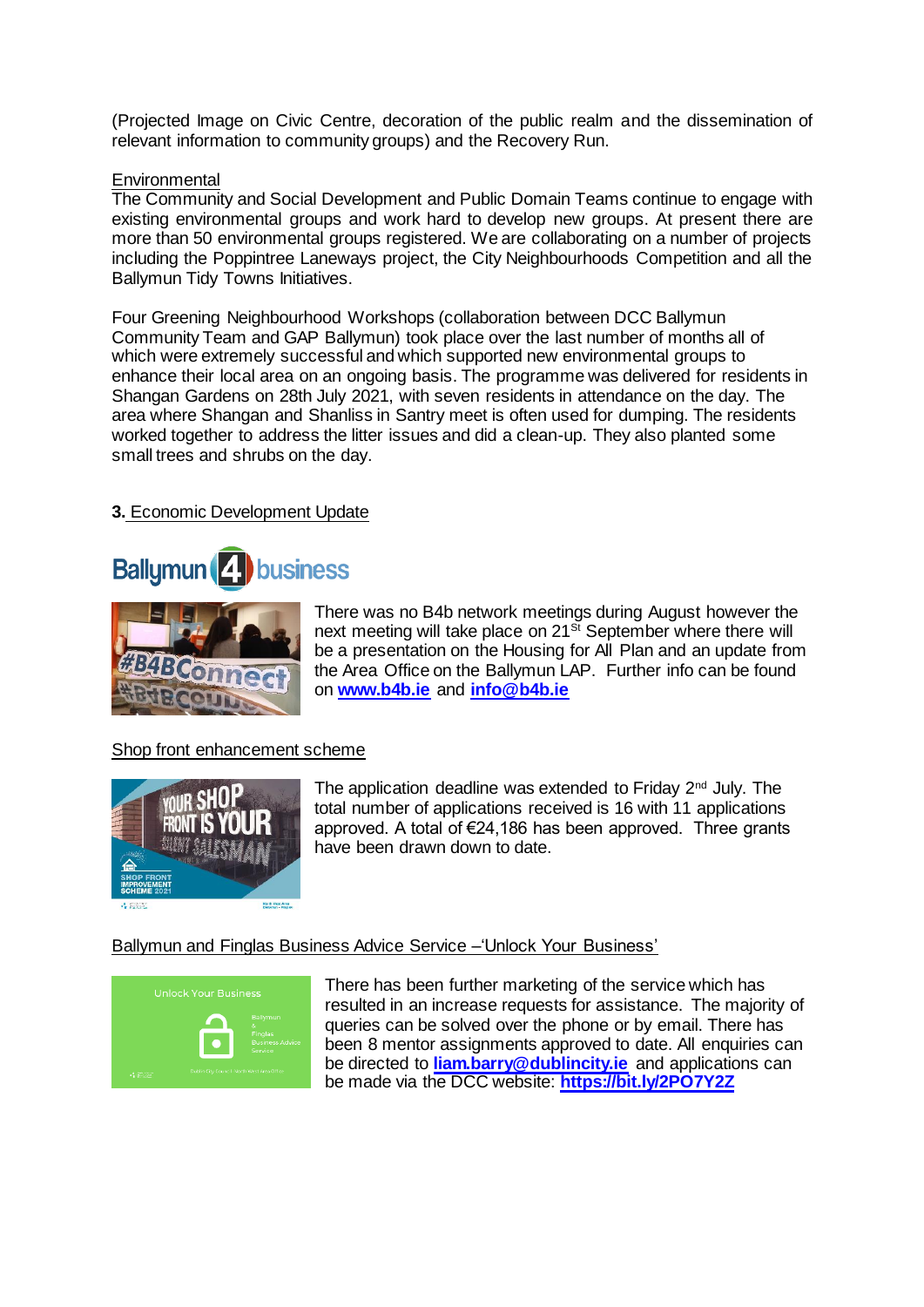# **4.** Housing Report

Estate Management statistics

| <b>July 2021</b>                                             |                |
|--------------------------------------------------------------|----------------|
| No of Anti- Social complaints per 1997 act Drug related      | 8              |
| No of Anti-Social complaints per 1997 act (Not Drug Related) | 13             |
| No of other Complaints                                       | 9              |
| <b>Total Complaints</b>                                      | 30             |
| No of Anti-Social Interviews per 1997 act                    | 9              |
| No of Other Interviews                                       | $\overline{7}$ |
| <b>Total Interviews</b>                                      | 16             |
| No Requests for mediation                                    | $\Omega$       |
| No of Complaints referred to central unit for Action         | 0              |
| No of Section 20 Evictions                                   | 0              |
| No of excluding Orders applied for by Tenant                 | 0              |
| No of Excluding orders applied for by DCC                    | 0              |
| No of surrender of Tenancies due to Anti-Social Behaviour    | 0              |
| No of Tenancy Warnings sent to Central Unit                  | 0              |
| No of Court Orders Granted                                   | $\Omega$       |
| No of Appeals / Judicial Reviews Challenges                  | $\Omega$       |
| No of Warrants executed (Evictions)                          | $\Omega$       |

| August 2021                                                  |          |
|--------------------------------------------------------------|----------|
| No of Anti- Social complaints per 1997 act Drug related      | 10       |
| No of Anti-Social complaints per 1997 act (Not Drug Related) | 12       |
| No of other Complaints                                       | 10       |
| <b>Total Complaints</b>                                      | 32       |
| No of Anti-Social Interviews per 1997 act                    | 12       |
| No of Other Interviews                                       | 7        |
| <b>Total Interviews</b>                                      | 19       |
| No Requests for mediation                                    | 0        |
| No of Complaints referred to central unit for Action         | $\Omega$ |
| No of Section 20 Evictions                                   | 0        |
|                                                              |          |
| No of excluding Orders applied for by Tenant                 | 0        |
| No of Excluding orders applied for by DCC                    | 0        |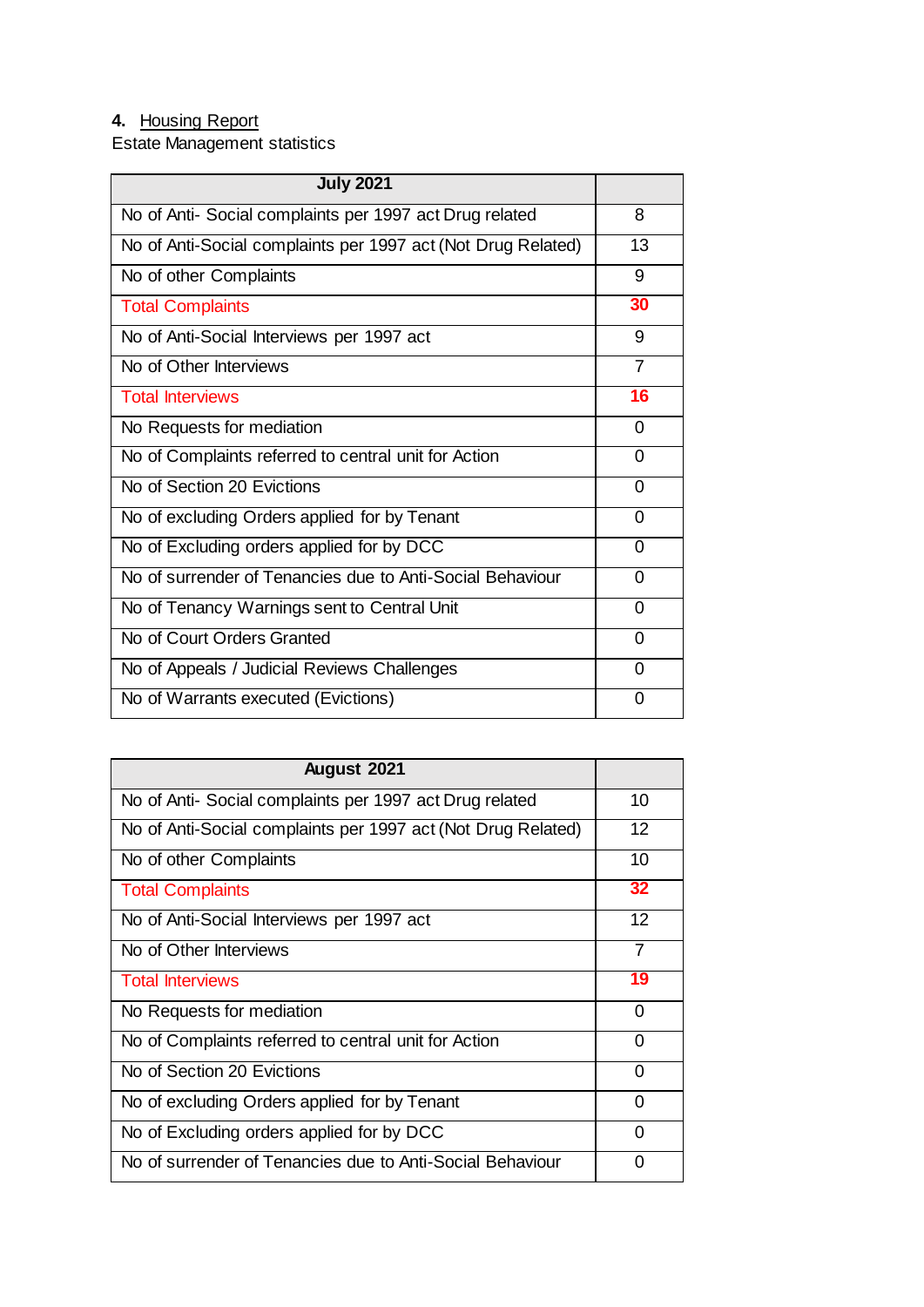| No of Tenancy Warnings sent to Central Unit |  |
|---------------------------------------------|--|
| No of Court Orders Granted                  |  |
| No of Appeals / Judicial Reviews Challenges |  |
| No of Warrants executed (Evictions)         |  |

# Rent Assessments

|                              | <b>July 2021</b>                   |  |  |
|------------------------------|------------------------------------|--|--|
|                              |                                    |  |  |
| <b>Assessments</b>           | 2651                               |  |  |
|                              | 1420 emails/581 updates/650 calls  |  |  |
| <b>Permissions To Reside</b> | 10                                 |  |  |
|                              |                                    |  |  |
| <b>Refunds</b>               | 4                                  |  |  |
|                              |                                    |  |  |
| <b>Opening of Accounts</b>   | 13                                 |  |  |
|                              | (including 2 sole/ 0 successions)  |  |  |
| <b>Closing of Accounts</b>   | 8                                  |  |  |
|                              | (including 0 sole / 0 successions) |  |  |
| <b>Front Counter Calls</b>   | See above                          |  |  |
|                              |                                    |  |  |
| <b>Window replacements</b>   | 3                                  |  |  |
|                              |                                    |  |  |

|                              | August 2021                        |  |  |
|------------------------------|------------------------------------|--|--|
|                              |                                    |  |  |
| <b>Assessments</b>           | 2209                               |  |  |
|                              | 1282 emails/386 updates/541 calls  |  |  |
| <b>Permissions To Reside</b> | 4                                  |  |  |
|                              |                                    |  |  |
| <b>Refunds</b>               | 7                                  |  |  |
|                              |                                    |  |  |
| <b>Opening of Accounts</b>   | 6                                  |  |  |
|                              | (including 1 sole/ 0 successions)  |  |  |
| <b>Closing of Accounts</b>   | 3                                  |  |  |
|                              | (including 0 sole / 0 successions) |  |  |
| <b>Front Counter Calls</b>   | See above                          |  |  |
|                              |                                    |  |  |
| <b>Window replacements</b>   | 0                                  |  |  |
|                              |                                    |  |  |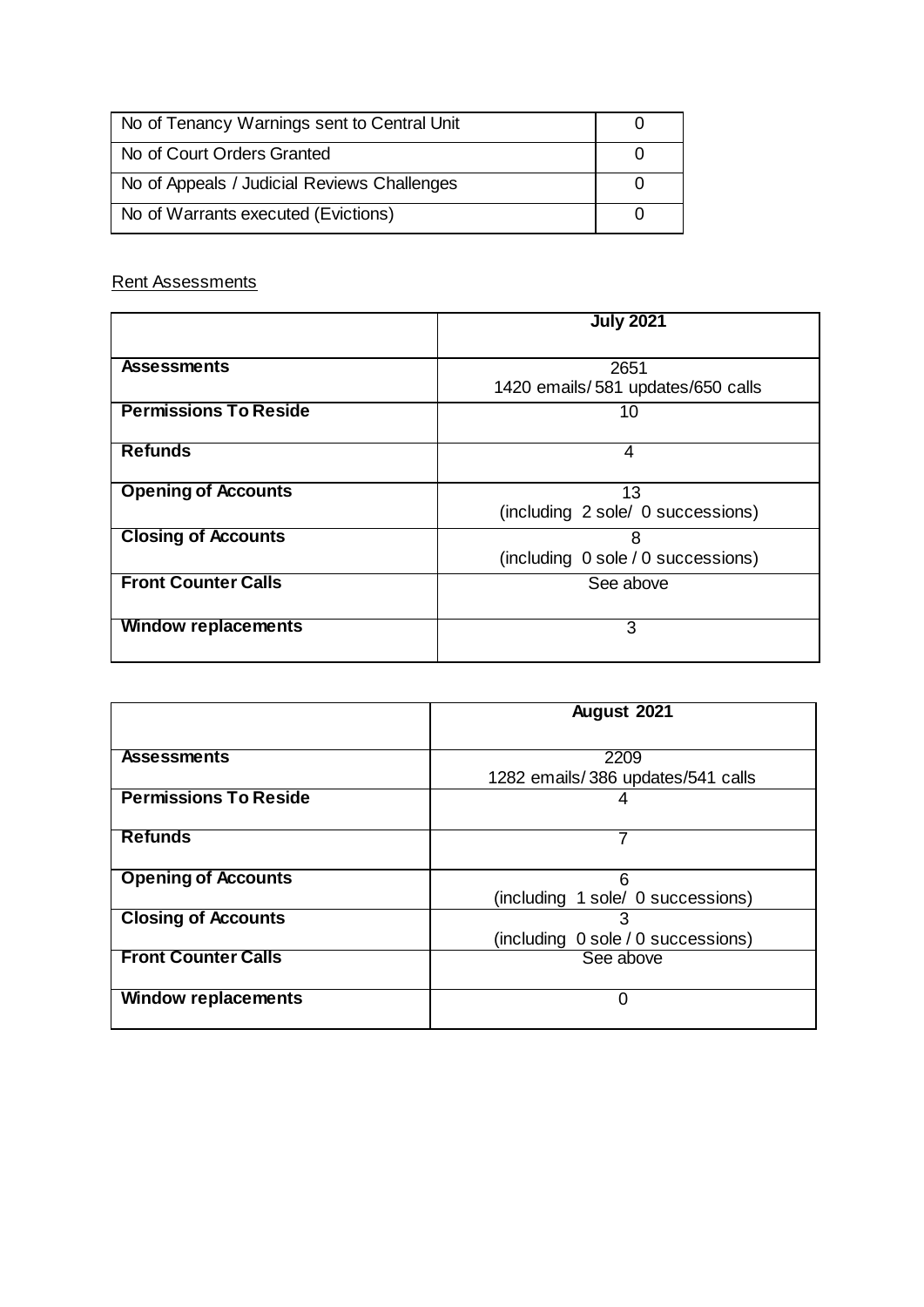# Ballymun Lettings January - August 2021

| <b>Allocation Category</b>    | <b>Housing List</b> | <b>Transfer List</b> | <b>Older Persons</b> |
|-------------------------------|---------------------|----------------------|----------------------|
|                               | 2021                | 2021                 | 2021                 |
| <b>Bands 2 &amp; 3</b>        | 18                  | 3                    | $\overline{2}$       |
| Medical                       | 1                   | 2                    | 3                    |
| Welfare                       | $\Omega$            | $\overline{0}$       | $\Omega$             |
| <b>Homeless</b>               |                     | 0                    | $\overline{2}$       |
| <b>Travellers</b>             | 3                   | $\overline{0}$       | $\Omega$             |
| <b>Transfer HAP</b>           | $\Omega$            | 1                    | 0                    |
| De-tenanting                  | $\Omega$            | 0                    | 0                    |
| <b>Estate Management</b>      | $\Omega$            | 1                    | 0                    |
| Maintenance                   | $\Omega$            | 1                    | 0                    |
| <b>Surrendering Larger</b>    | $\Omega$            | 6                    | 0                    |
| Unable to afford              | $\overline{0}$      | $\overline{0}$       | 0                    |
| Succession/Sole               | 15                  | 3                    | 0                    |
| <b>Financial Contribution</b> | $\Omega$            | $\overline{0}$       | 1                    |
| <b>Total</b>                  | 38                  | 17                   | 8                    |

Choice Based Lettings

| <b>Allocation Category</b> |   |
|----------------------------|---|
| Housing Bands 2 & 3        | 0 |
| Transfer Bands 2 & 3       | 3 |
| <b>Transfer HAP</b>        | 3 |
| Medical                    | 0 |
| Welfare                    | 0 |
| <b>Homeless</b>            | 0 |
| <b>Travellers</b>          | 1 |
| <b>Total</b>               | 7 |

# Ballymun Voids July/August

| <b>Address</b>             | Type        | Date of Vacancy | <b>Status</b>       |
|----------------------------|-------------|-----------------|---------------------|
| <b>Balcurris Park East</b> | 1 Bed Apt   | 29/06/2021      | <b>Under Repair</b> |
| <b>Balcurris Park West</b> | 2 Bed Apt   | 29/06/2021      | <b>Under Repair</b> |
| <b>Belclare Terrace</b>    | 4 Bed House | 26/05/2021      | <b>Under Repair</b> |
| <b>Carton Court</b>        | 2 Bed House | 14/03/2021      | Under Repair (UN)   |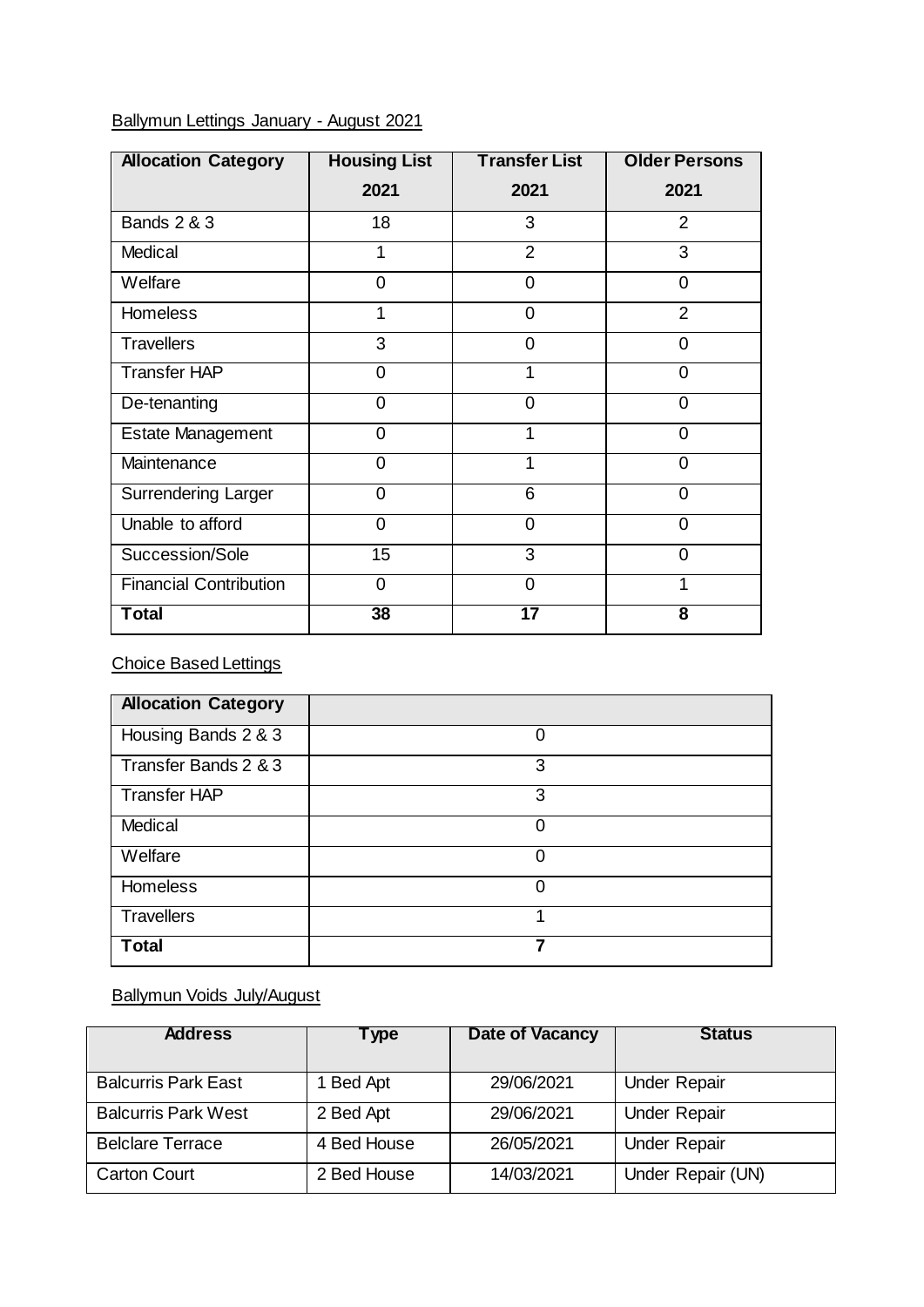| <b>Carton Terrace</b>     | 1 Bed Apt      | 02/06/2021  | Under Repair (CBL)        |
|---------------------------|----------------|-------------|---------------------------|
| <b>Coultry Close</b>      | 1 Bed Apt      | 21/07/2021  | <b>Under Repair</b>       |
| <b>Coultry Close</b>      | 3 Bed House    | 29/06/2021  | <b>Under Repair</b>       |
| <b>Coultry Drive</b>      | 3 Bed House    | 08/02/2021  | Under Repair (UN)         |
| <b>Coultry Drive</b>      | 4 Bed House    | 25/05/2021  | Under Repair (CBL)        |
| <b>Coultry Gardens</b>    | 3 Bed House    | 11/07/2021  | <b>Under Repair</b>       |
| <b>Coultry Terrace</b>    | 2 Bed Apt      | 22/04/2021  | <b>Under Repair (CBL)</b> |
| <b>Coultry Terrace</b>    | 1 Bed Apt      | 06/05//2021 | <b>Under Repair</b>       |
| Coultry Way               | 4 Bed House    | 07/02/2021  | <b>Under Repair (CBL)</b> |
| Forrestwood Avenue        | 3 Bed Apt      | 10/05/2021  | <b>Under Repair</b>       |
| Marewood Grove            | 2 Bed Bungalow | 29/06/2021  | <b>Under Repair</b>       |
| Owensilla Terrace         | 2 Bed Apt      | 09/06/2021  | <b>Under Repair</b>       |
| Poppintree Parade         | 2 Bed Apt      | 16/12/2020  | <b>Under Repair</b>       |
| Poppintree Parade         | 1 Bed Apt      | 08/07/2021  | <b>Under Repair</b>       |
| <b>Sandyhill Terrace</b>  | 2 Bed Apt      | 13/04/2021  | <b>Under Repair (CBL)</b> |
| Shangan Crescent          | 3 Bed House    | 25/11/2020  | Under Repair (UN)         |
| Shangan Gardens           | 2 Bed Apt      | 25/04/2021  | <b>Under Repair</b>       |
| Silloge Close             | 1 Bed Apt      | 09/04/2021  | Under Repair (UN)         |
| Silloge Close             | 2 Bed Apt      | 11/08/2021  | <b>Under Repair</b>       |
| The Plaza Apts            | 2 Bed Apt      | 01/06/2021  | Under Repair (UN)         |
| <b>Whiteacre Crescent</b> | 2 Bed Apt      | 13/02/2021  | <b>Under Repair</b>       |
| <b>Whiteacre Crescent</b> | 1 Bed Apt      | 03/08/2021  | <b>Under Repair</b>       |
| <b>Whiteacre Place</b>    | 3 Bed House    | 05/08/2021  | <b>Under Repair</b>       |
| <b>Woodhazel Terrace</b>  | 3 Bed House    | 21/07/2021  | <b>Under Repair</b>       |
| <b>Woodhazel Terrace</b>  | 2 Bed Apt      | 21/07/2021  | <b>Under Repair</b>       |
| <b>Woodhazel Terrace</b>  | 2 Bed Apt      | 22/06/2021  | <b>Under Repair</b>       |
| Woodhazel Terrace         | 2 Bed Apt      | 31/01/2021  | Under Repair (CBL)        |

\*\* (UN) Under Nomination

Older Persons Units

| <b>Address</b>      | <b>Type</b>   | <b>Date of Vacancy</b> | <b>Status</b>       |
|---------------------|---------------|------------------------|---------------------|
|                     |               |                        |                     |
| <b>Burren Court</b> | 1 Bed         | 04/07/2021             | <b>Under Repair</b> |
| <b>Burren Court</b> | 1 Bed         | 21/07/2021             | <b>Under Repair</b> |
| Sandyhill Gardens   | <b>Bedsit</b> | 06/05/2021             | <b>Under Offer</b>  |
| Sandyhill Gardens   | 1 Bed         | 20/09/2020             | <b>Under Repair</b> |